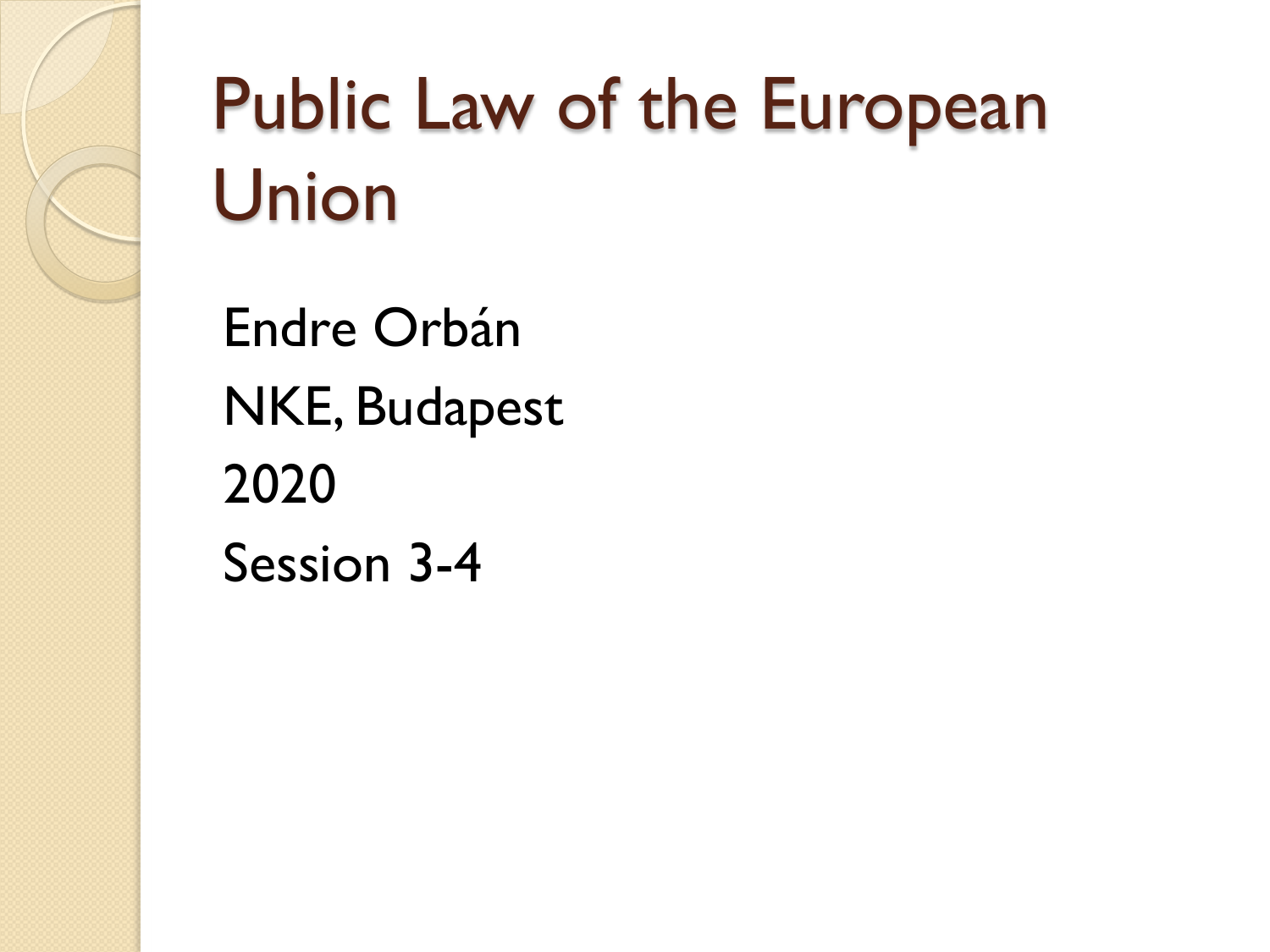# I. Fundamental values

### Article 2 TEU

a) respect for human dignity, freedom, democracy, equality and the rule of law; b) respect for human rights, including the rights of persons belonging to minorities; c) pluralist society and respect for nondiscrimination, tolerance, justice, solidarity and equality between women and men.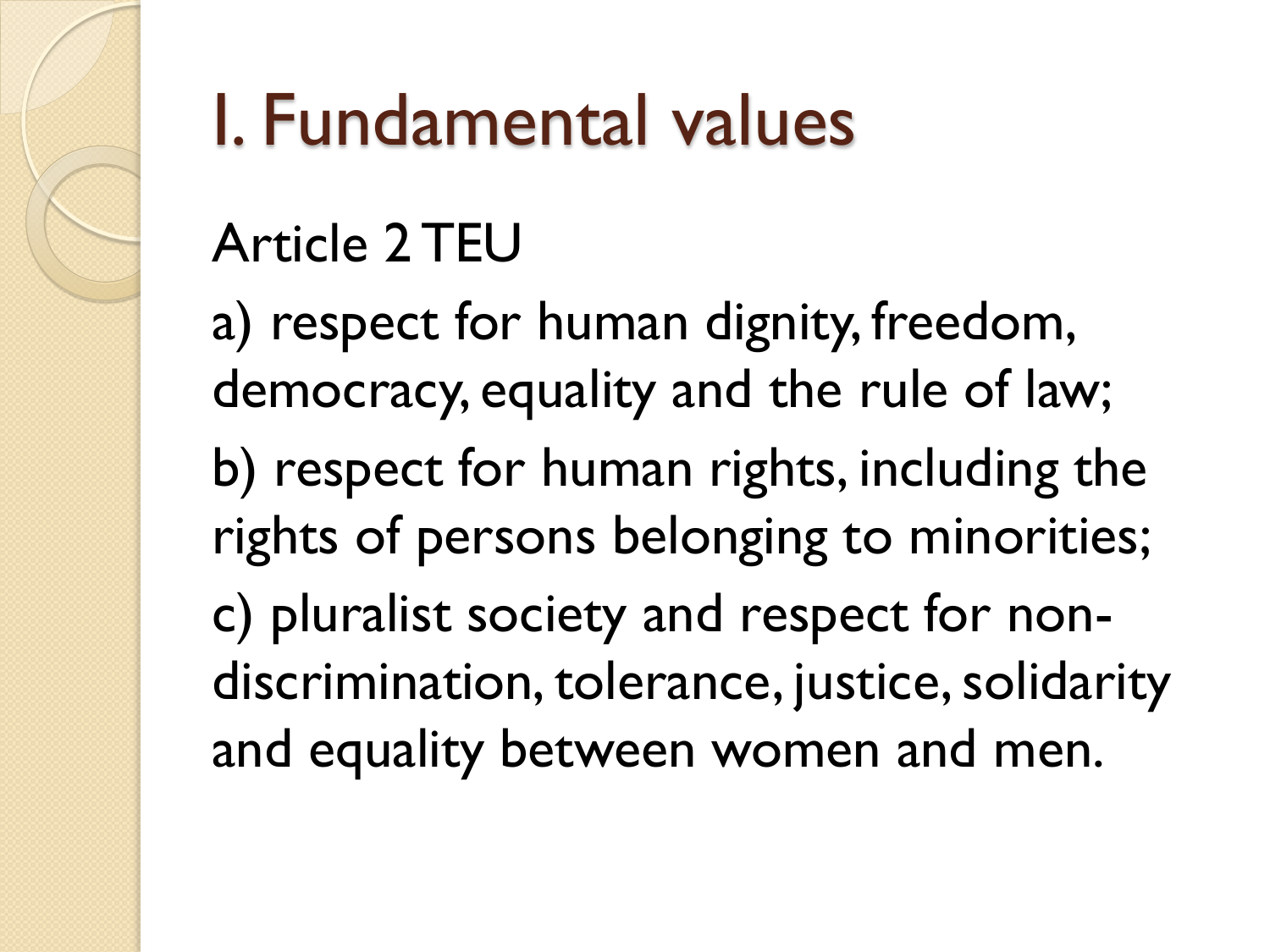#### Practical effect:

- a. They are elaborated and referenced in CJEU case law an interpretative guideline
- b. Pleas in law in annulment proceedings *Kadi case\**
- c. Basis for infringement proceedings
- d. Where the conduct of a Member State is criticized
- e. The basis of tort liability the basis of the claim for damages against the Union
- 2 elements received normative content in Lisbon: equality and legal certainty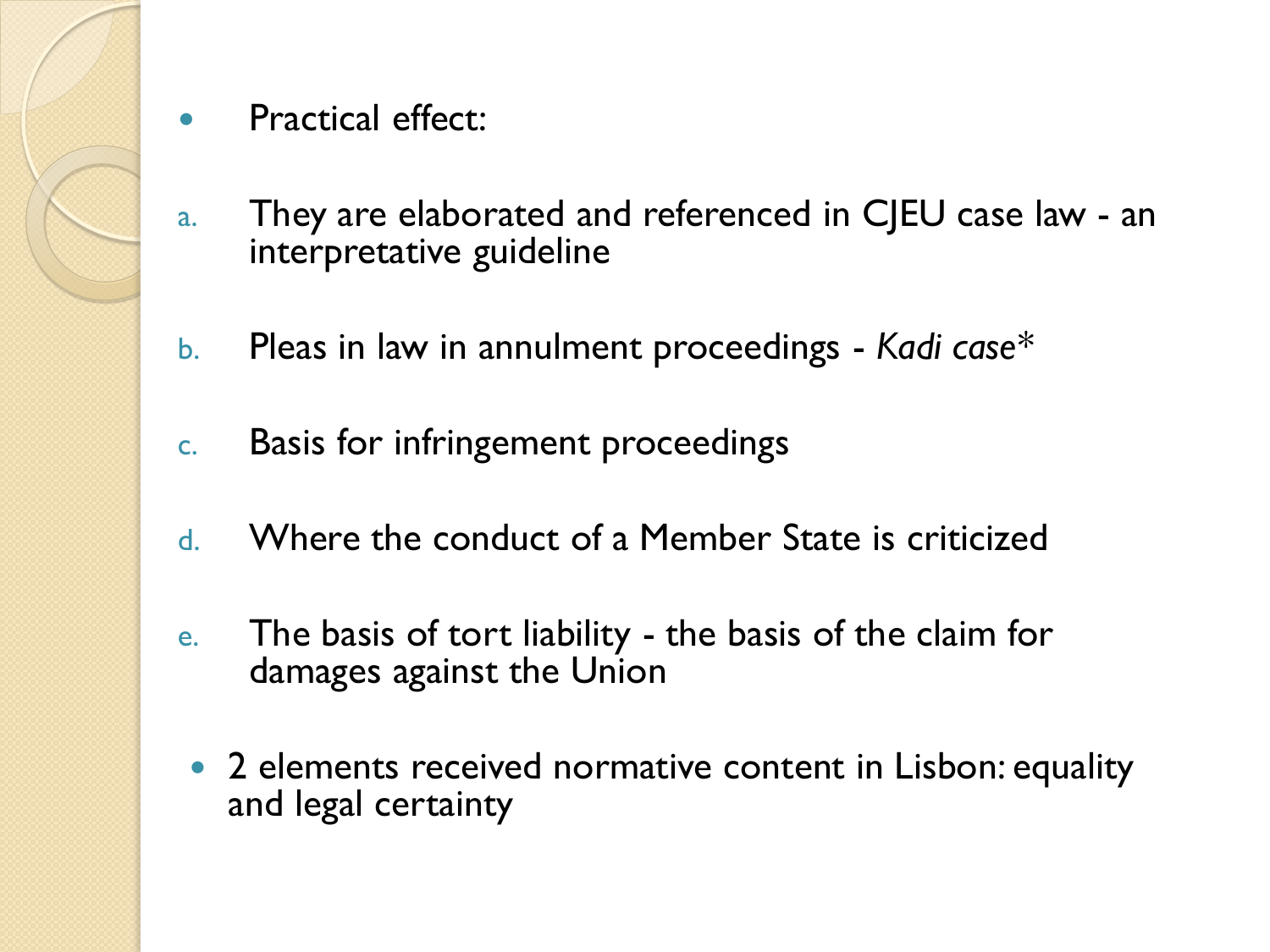# **Equality**

- Persons in similar situations should not be treated differently (except based on objective criteria - socalled reasonableness test);
- Open and covert/hidden discrimination;
- If there is an objective criterion + necessary and proportionate
- Prohibited on the basis of particular characteristics *(nationality \** + gender, race, ethnic origin…)
- Special areas of law where it appears: Labor law and employment  $(=$  for work  $=$  wage); In the case of agriculture and the CAP, between producers and consumers within the Union; as regards the provision of services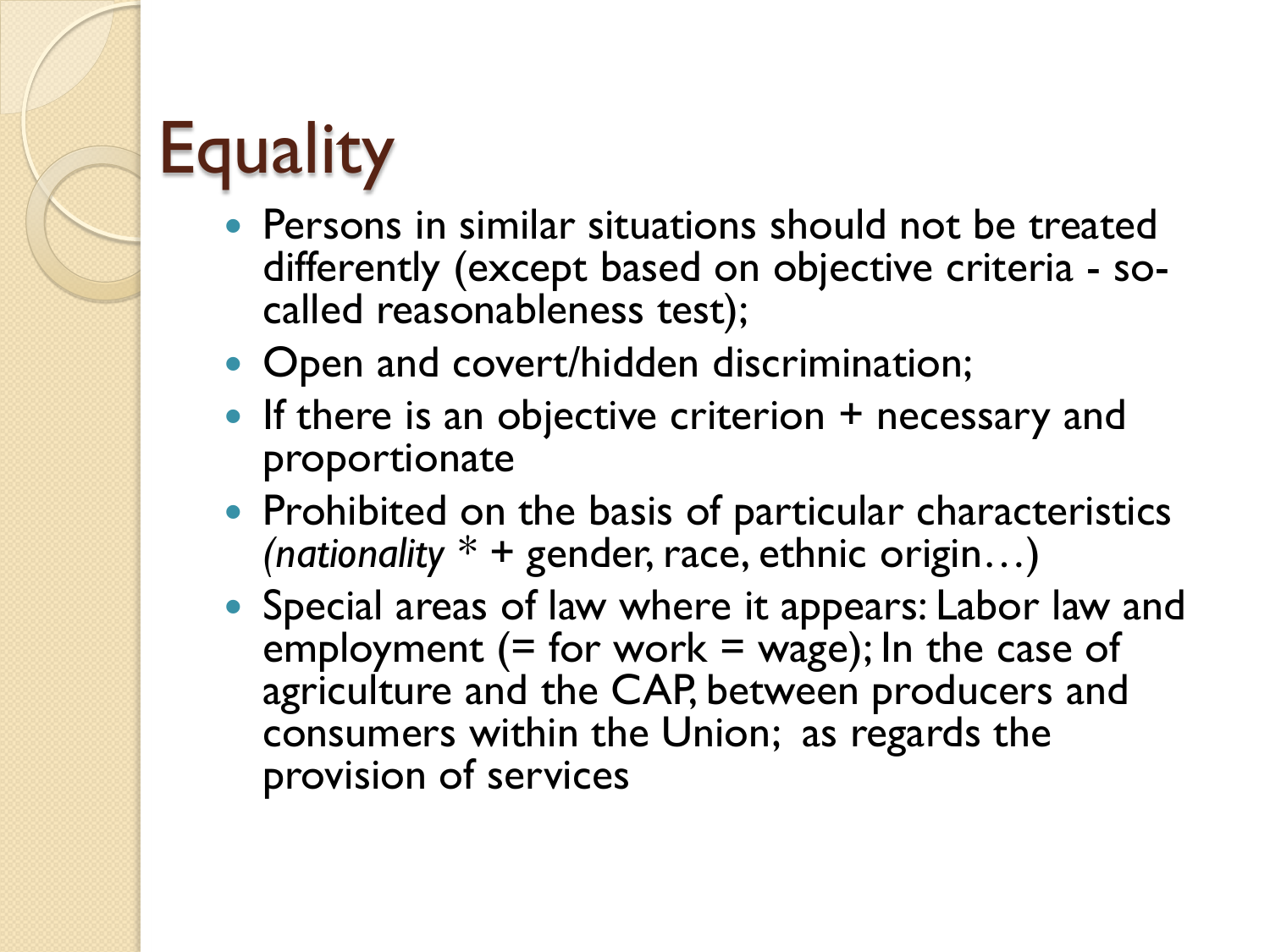# Legal certainty

- It means predictability of law
- Legitimate expectations (in addition to demonstrating lawful conduct, an entity can expect a positive response from a clearly and clearly defined right)
- Prohibition of retroactive effect (prohibition of application to legal relationships existing before adoption)
- *\* independence of the judiciary? Article 19 TEU*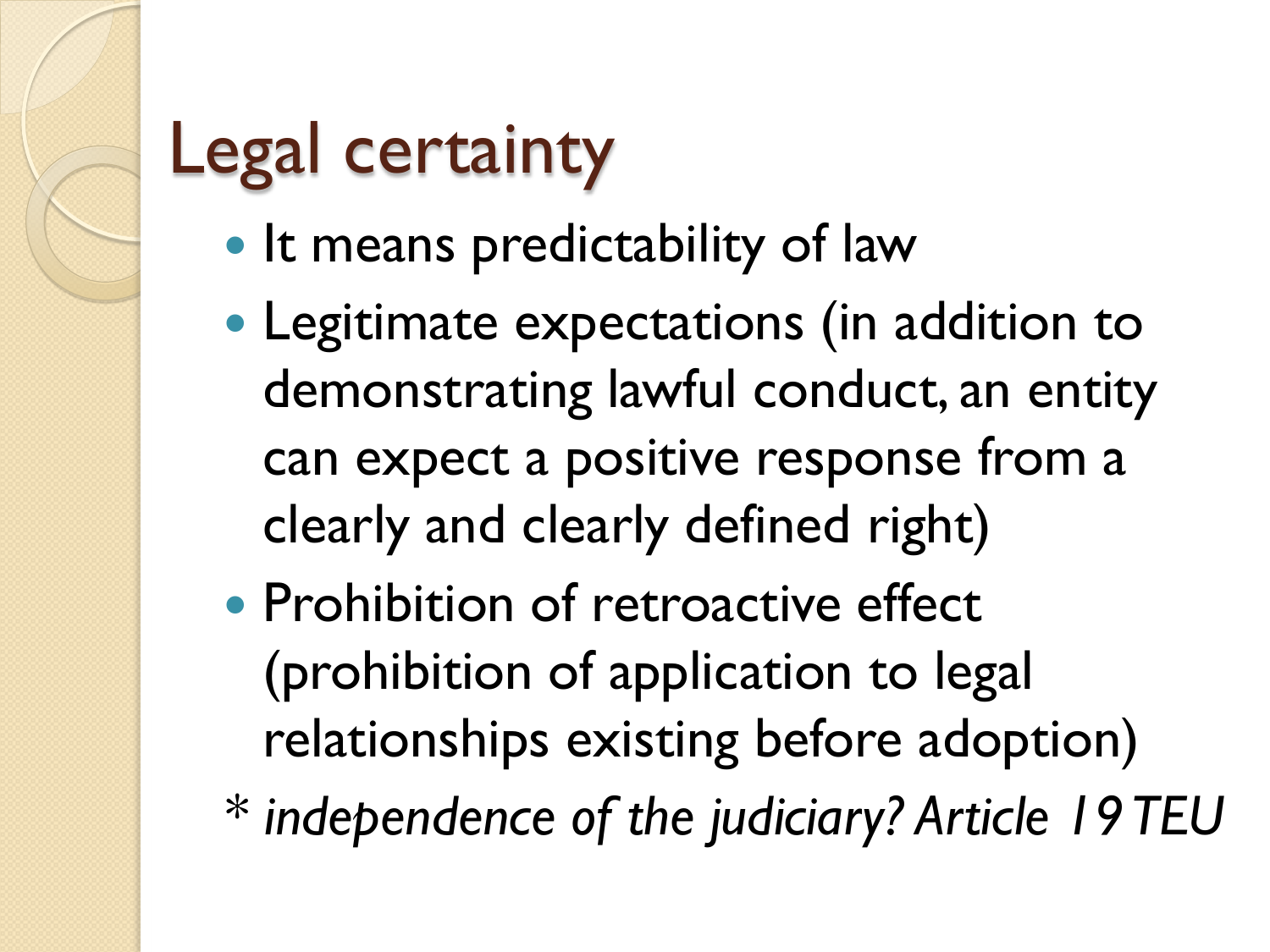Obligations based on the values

- It is also oriented towards Member States and candidate countries - Article 49 TEU
- Preventive and sanctioning mechanism -European Council unanimous decision on infringements of Article 2 TEU - *Procedure under Article 7 TEU\**
- Since 2014, there has been a preventive rule of law mechanism: dialogue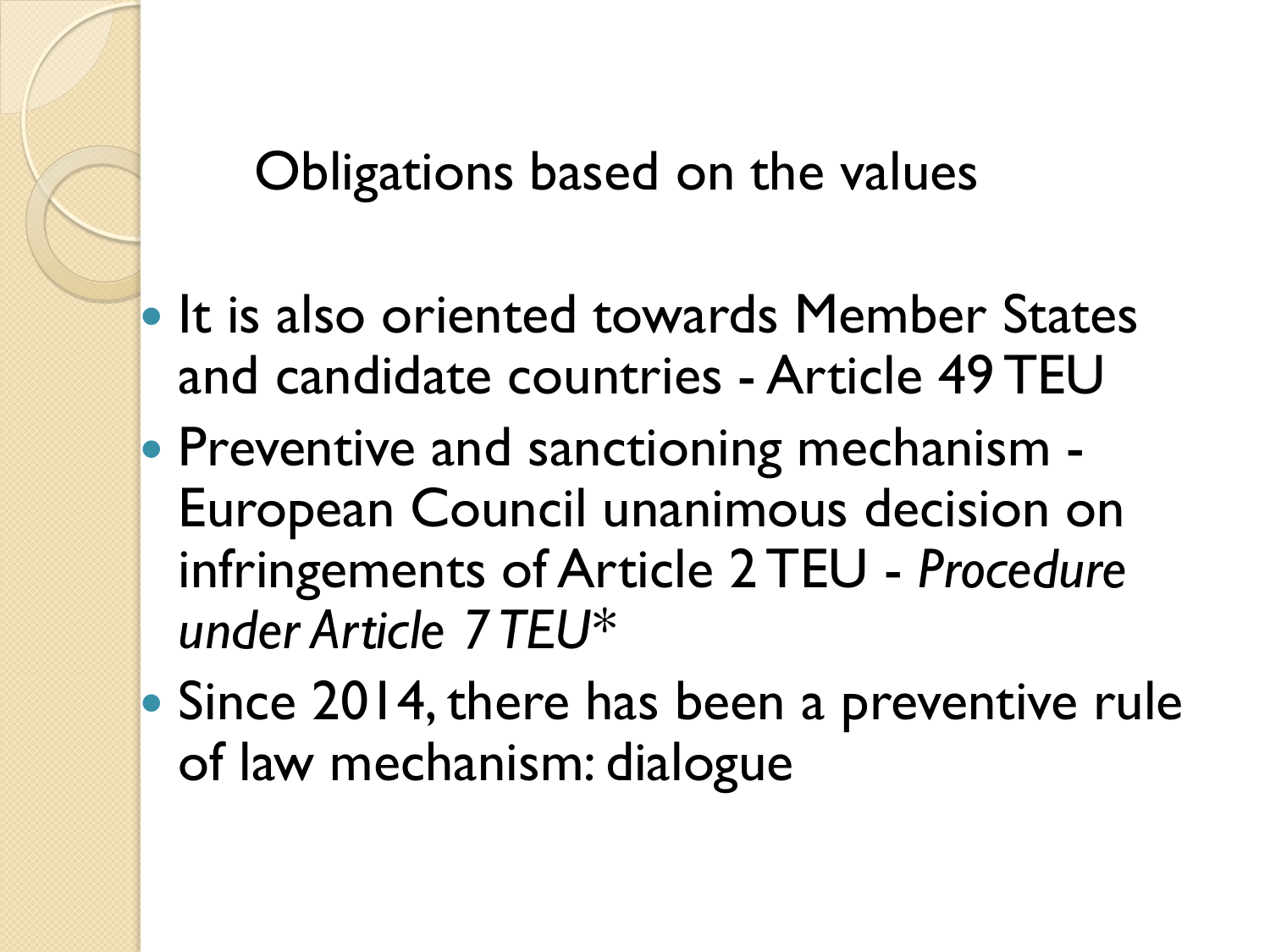# II. Objectives of the integration

- Since the Treaty of Amsterdam: the European Union offers its citizens an area of freedom, security and justice without internal frontiers, in which the free movement of persons is accompanied by appropriate measures concerning the control of external borders, asylum, immigration and crime prevention and law enforcement.
- Treaty of Lisbon: the Lisbon Treaty placed the objectives among the EU's objectives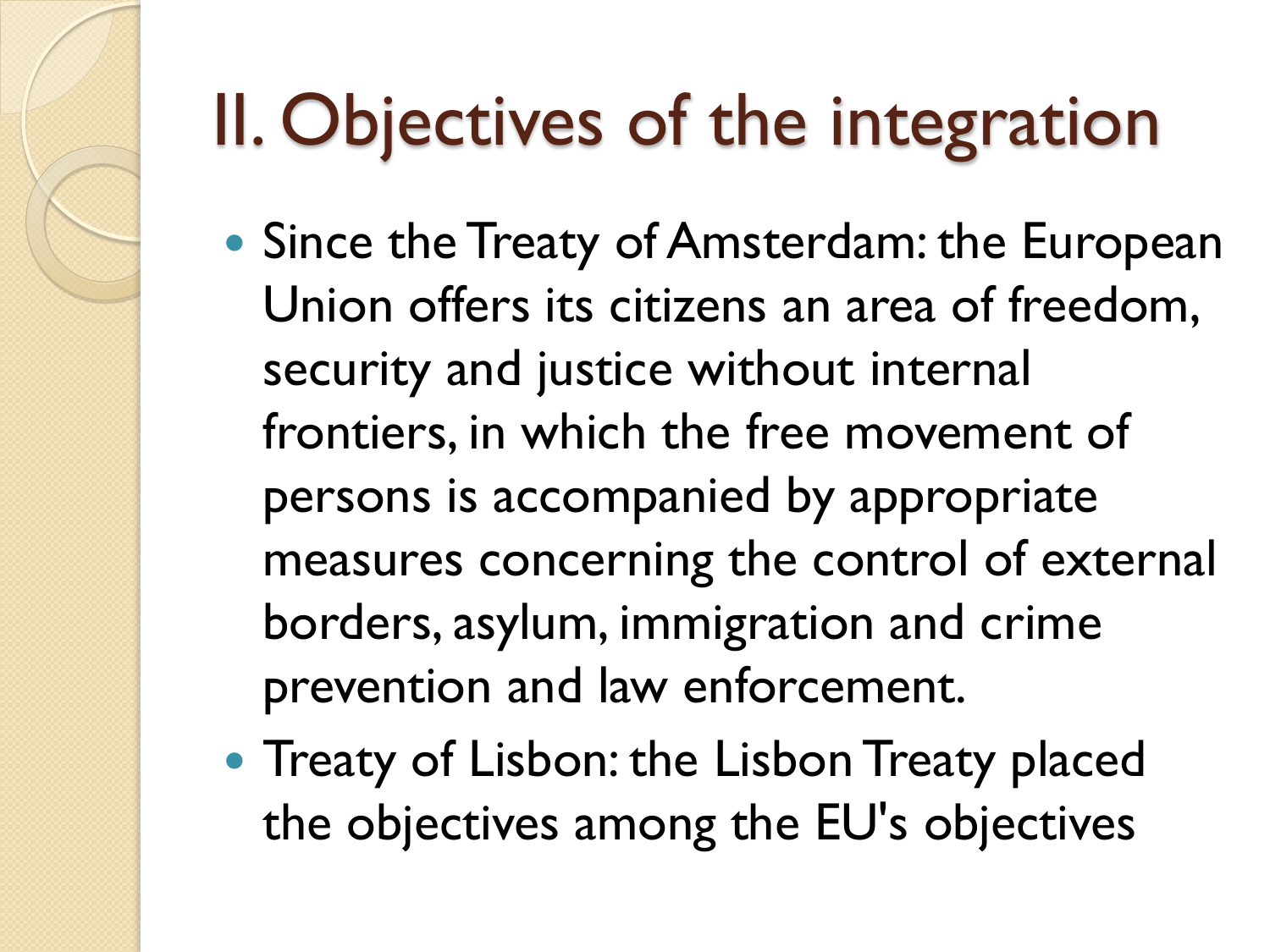- 1. Area of freedom, security and justice
- 2. Internal market
- 3. Distortion of competition in the internal market
- 4. Sustainable development
- 5. Cohesion and solidarity
- 6. Cultural and linguistic diversity
- 7. Monetary union
- 8. External action of the Union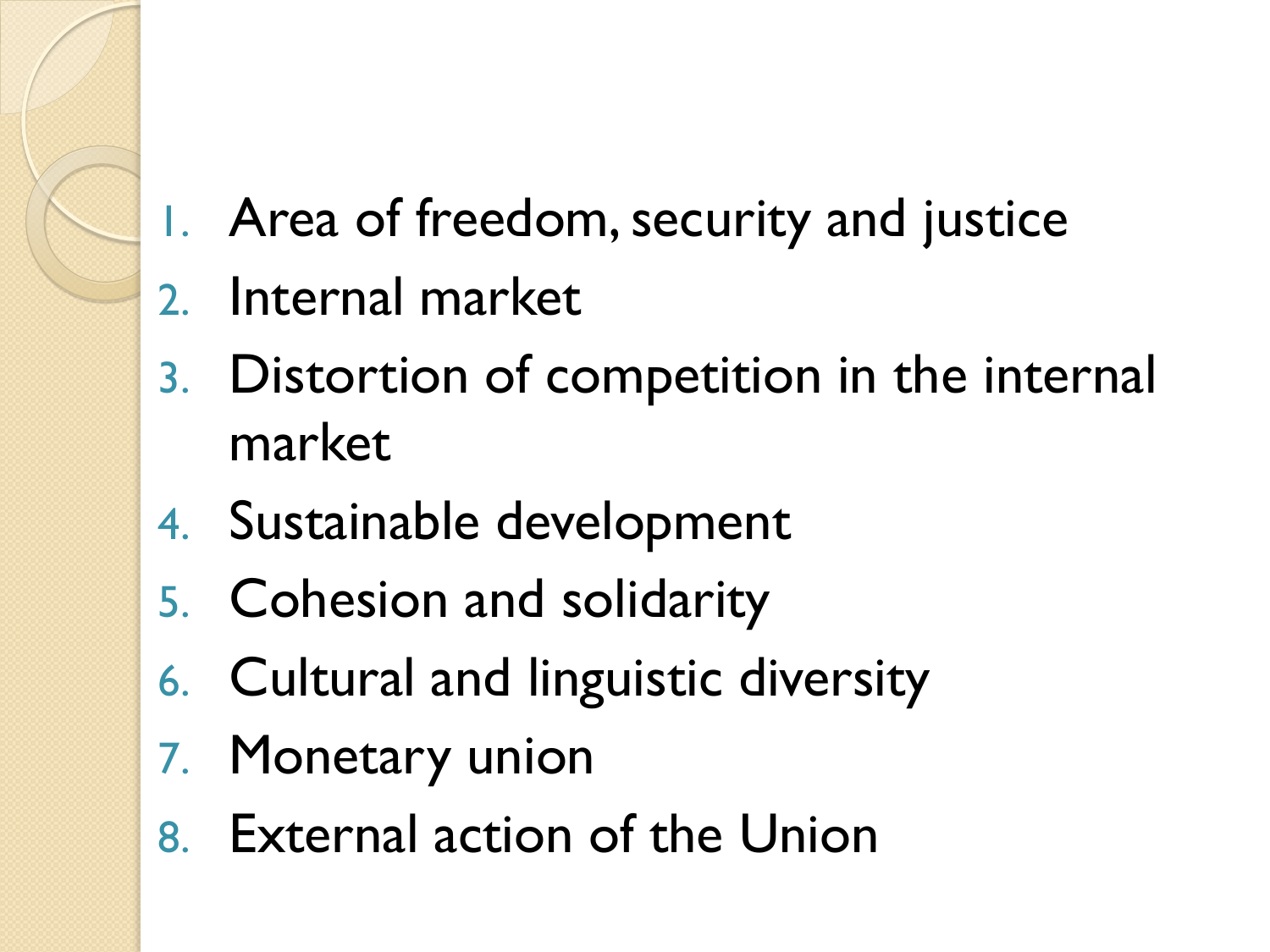

### **1.** Area of freedom, security and justice

The Internal Market and the emergence of an area without internal frontiers has increased risks. Maastricht Treaty (3-pillar integration):

- first pillar of the European Communities
- 2. second pillar foreign and security policy
- 3. third pillar cooperation in the field of justice and home affairs;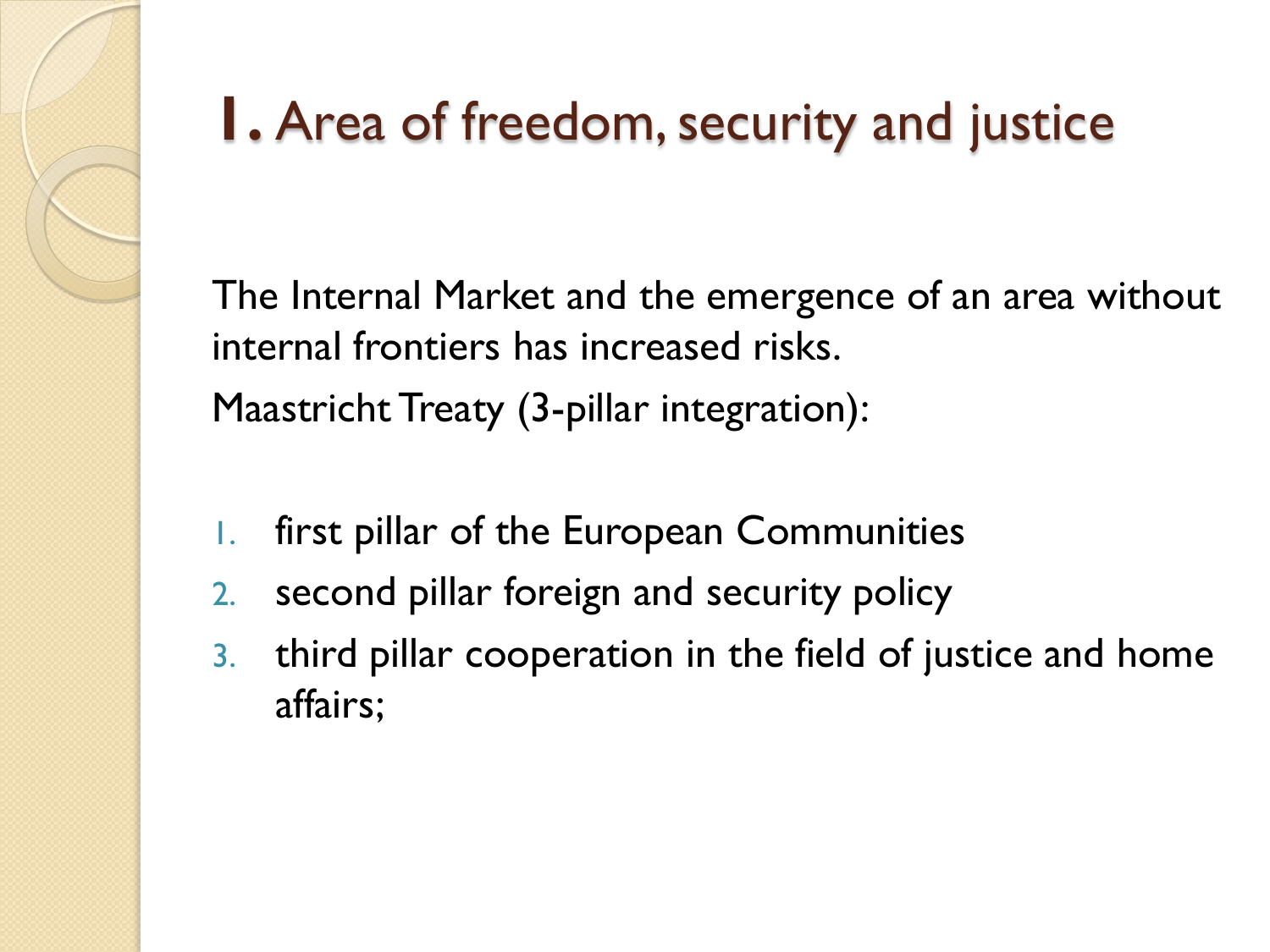### Area of freedom, security and justice 2

#### Treaty of Amsterdam:

transformation of the third pillar (police and judicial cooperation in criminal matters only, rather than judicial cooperation in justice and home affairs)

most of the justice and home affairs issues (asylum and immigration policy, external and internal border control, judicial cooperation in civil matters) fall within the competence of the Community institutions;

#### Treaty of Lisbon:

Termination of the pillar structure

unanimous decision-making changed and the jurisdiction of the European Court of Justice extended to former third pillar justice and home affairs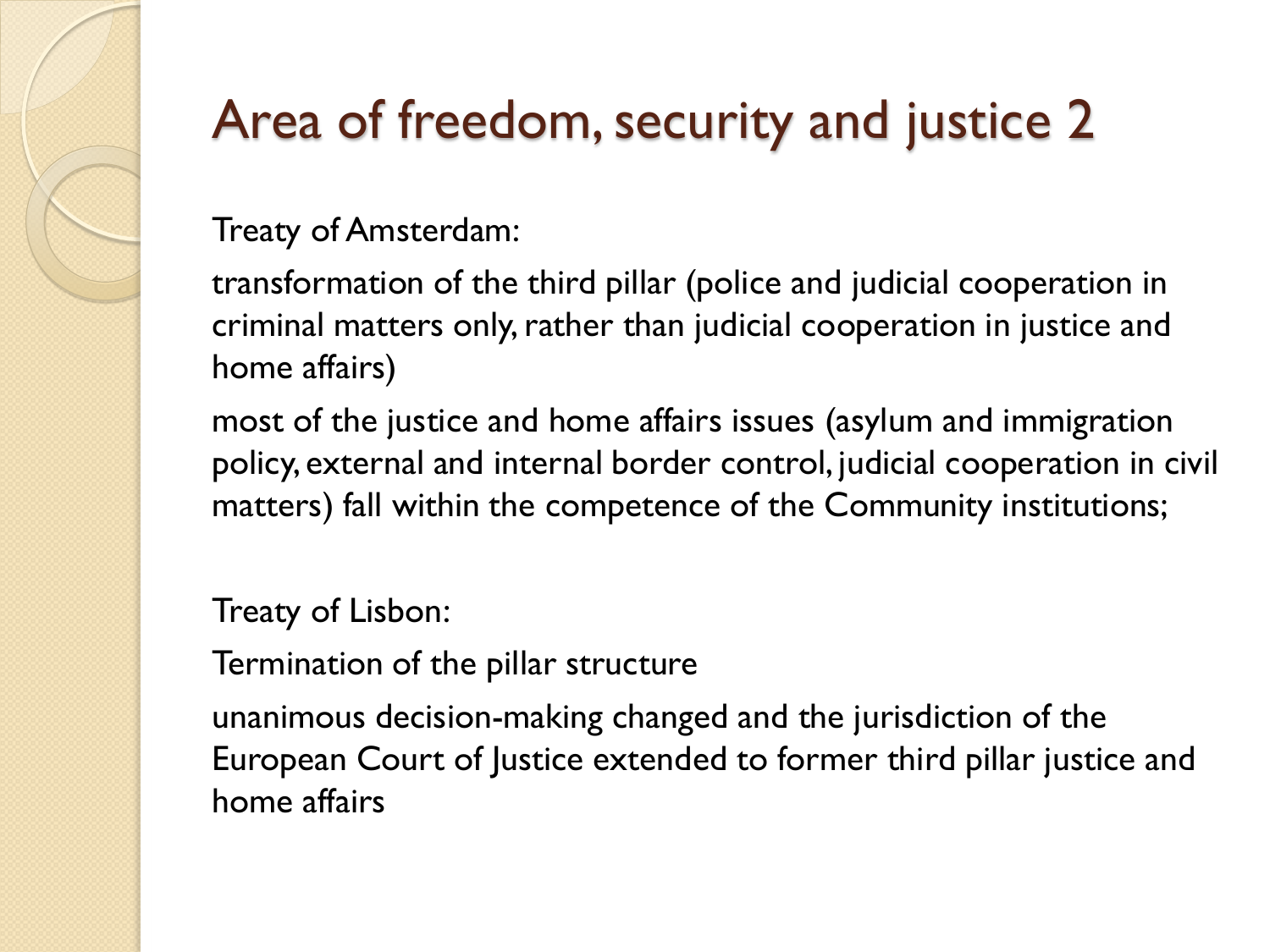

## Area of freedom, security and justice 3

- EUROPOL
- EUROJUST
- 1999 Tampere Program
- 2005 The Hague Program
- 2010 Stockholm Program
- So-called *hot pursuit\*?* (Article 41 Schengen Convention 1990)
- *mutual recognition principle\*?*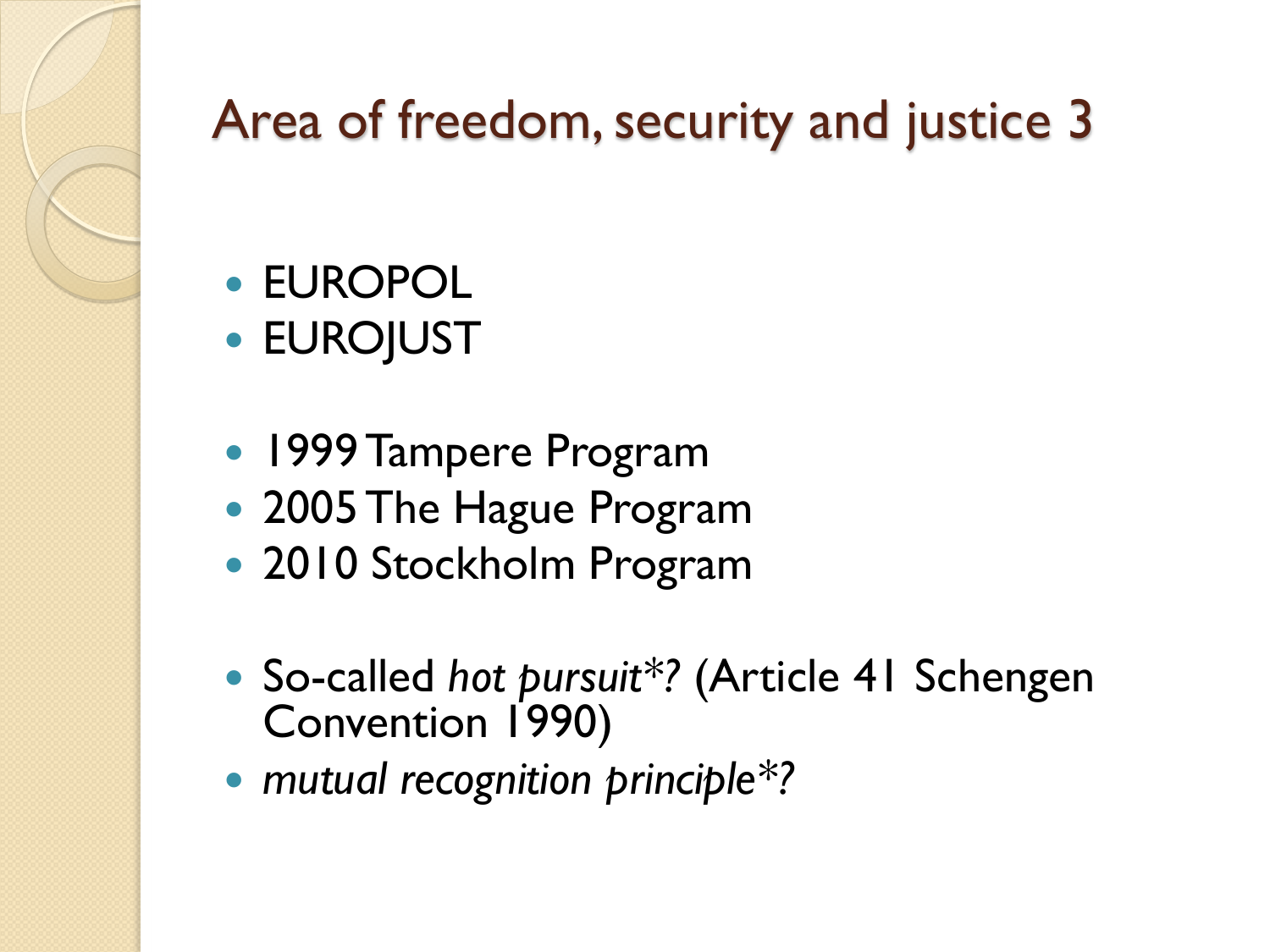

## **2. Internal market**

- Integration is based on the internal market
- 4 freedoms: free movement of goods, persons, services, capital

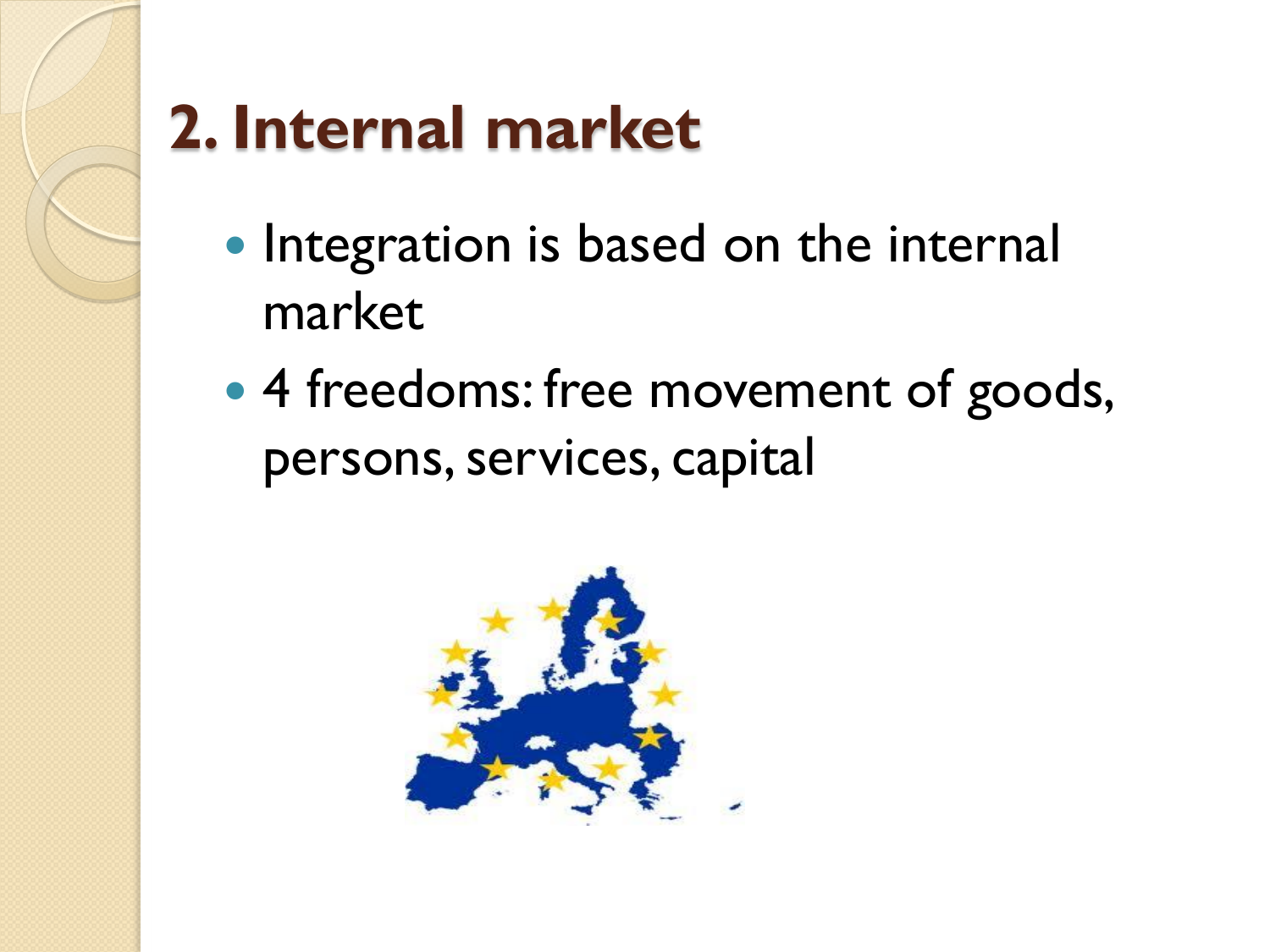

## **Levels of developement**

- Step 1: Free Trade Zone (no customs duties between participating states)
- Step 2: Customs Union, which is Step 1 + Common Customs Policy with 3rd States

• Step 3: Common Market (Step 2 + Free Movement of 4 Factors + Common Policy in Specific Areas (Agricultural Trade Policy)

 Step 4: Internal Market (Free Movement in 4 Areas Without Borders)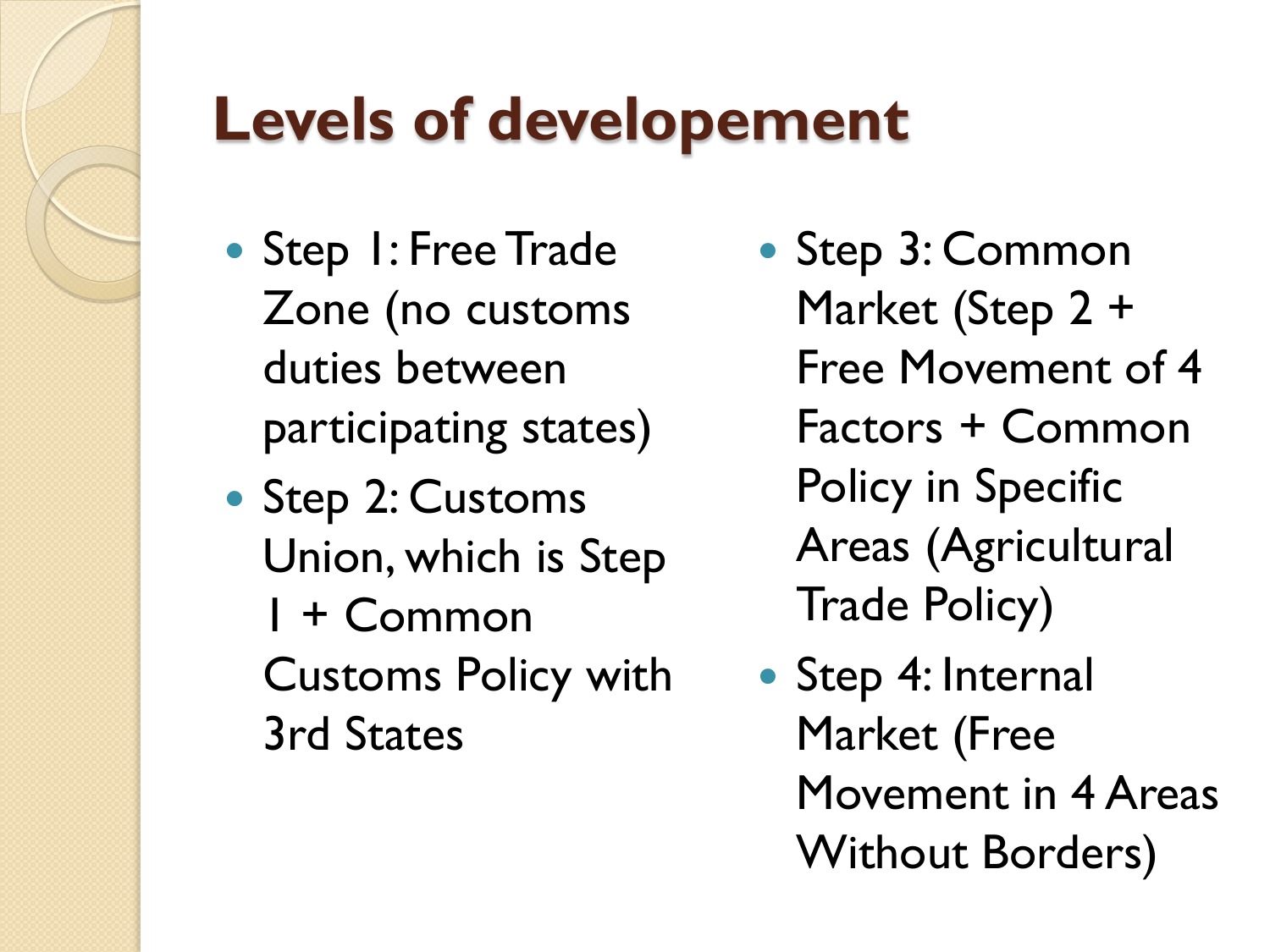## **Current situation**

- 1985: Change in effect, with the Single European Act focusing on positive integration
- 1993: the requirement of subsidiarity and proportionality with the Maastricht Treaty appears as a kind of counter-reaction
- 2002: The emergence of the euro is the most important integration step of the last twenty years
- 2009-11: Lisbon Treaty (enhanced role of national parliaments) + EMU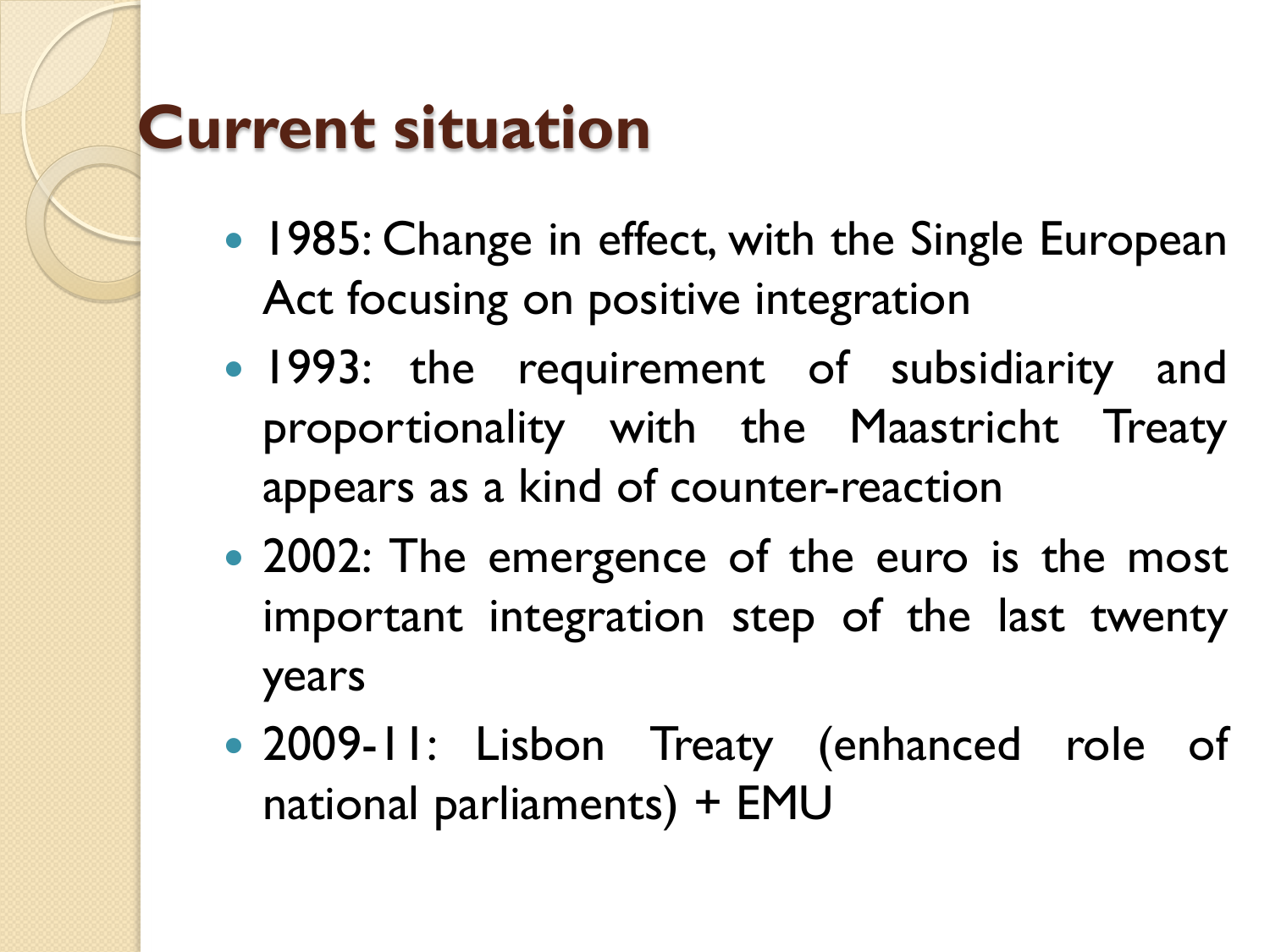## **Fundamental freedoms**

- Free movement of goods (Articles 28 to 37) (prohibition of customs duties and charges having equivalent effect, prohibition of market protection duties, prohibition of quantitative restrictions or measures having equivalent effect; *principle of mutual recognition - Cassis de Dijon\*)*
- Free movement of persons (Articles 45-49) (workers + EU citizens; recognition of diplomas)
- Free movement of services (3 types) + Establishment (Articles 49-62) *-What is the basis for the distinction?\**
- Free movement of capital (Articles 63-66) (eg Restrictions on payment transactions)

*Is the internal market totally unlimited? \**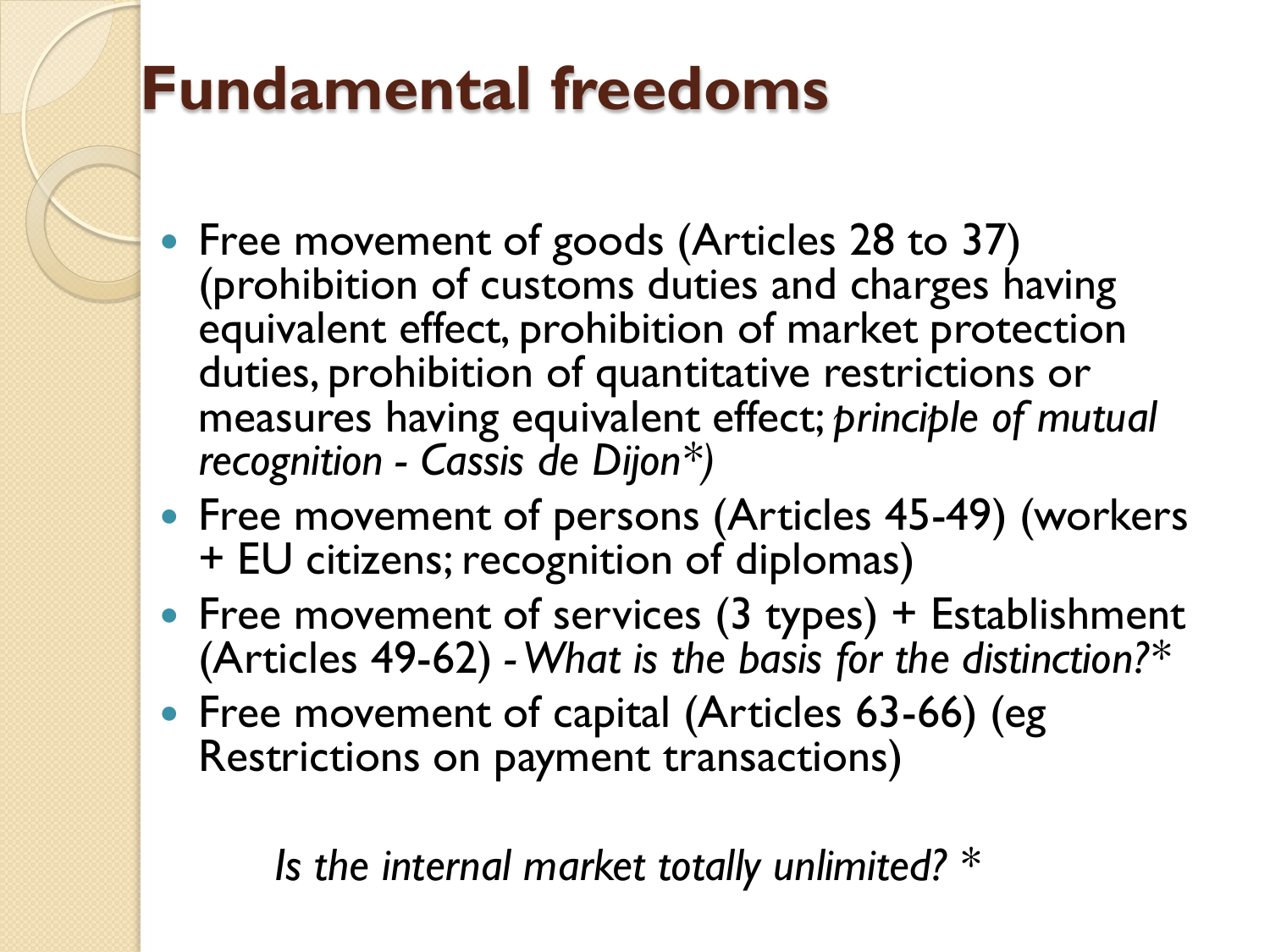#### **3.** Distortion of competition in the internal market

- The EU has shared competence with the Member States in the area of the internal market (Article 4), except for the competition rules necessary for the functioning of the internal market, where it has exclusive competence (Article 3);
- Objective: To maintain fair competition in the market
- Organizationally: close cooperation between the Commission and the NCAs + judicial enforcement (national courts and CJEU)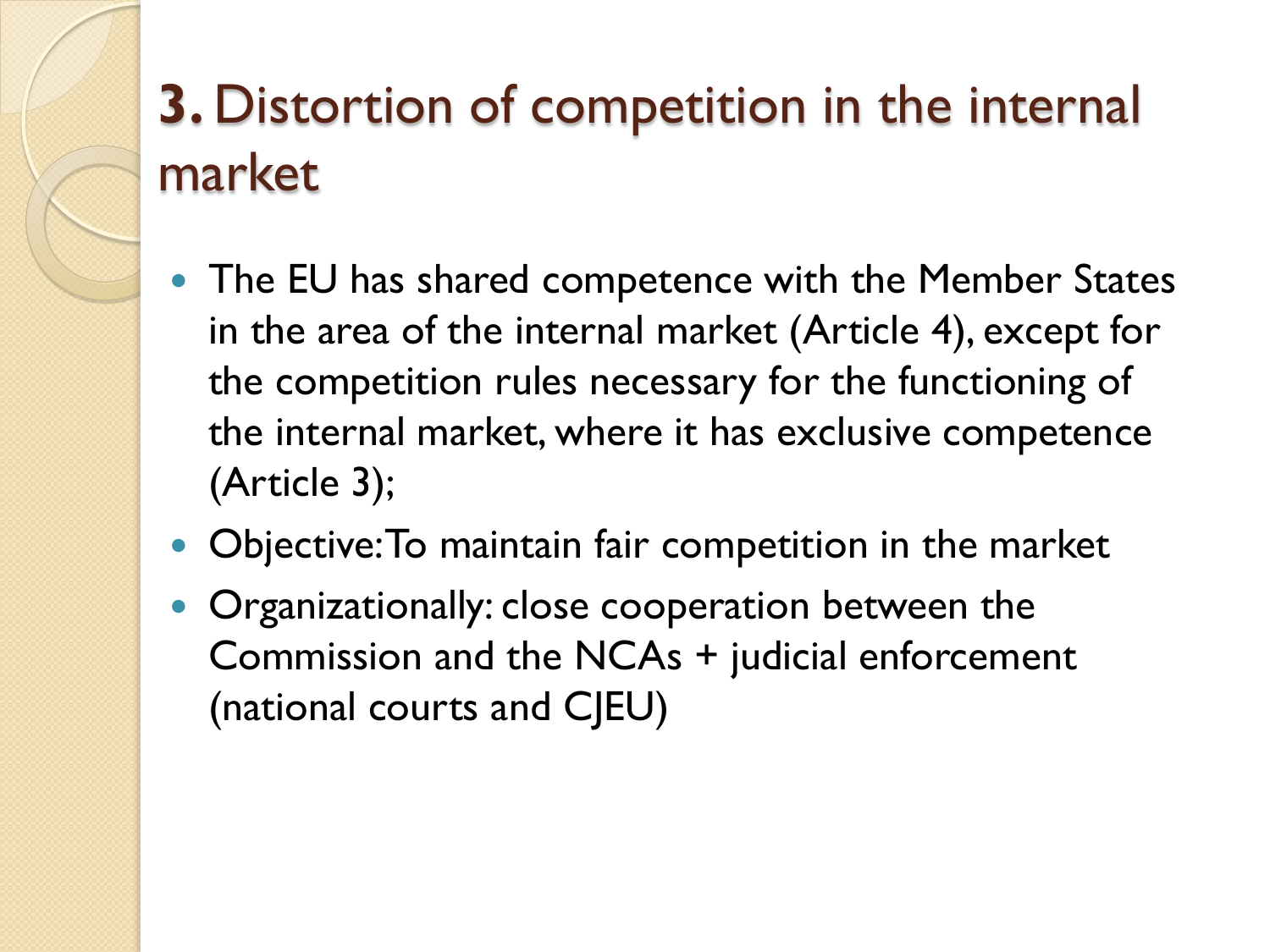• There are two major areas of EU competition law:

Sub-areas of classic antitrust law:

(a) the prohibition of agreements restricting competition (Article 101 TFEU),

(b) the prohibition of abuse of a dominant position (Article 102 TFEU); and

(c) control of concentrations (merger control) (Regulation (EC) No 139/2004)

• The rules applicable to the Member States cover the following areas:

(a) rules on state monopolies of a commercial character (Article 37 TFEU),

(b) the rules on public undertakings, special exclusive rights companies (Article 106 TFEU); and

(c) the prohibition of State aid (Articles 107 to 109 TFEU).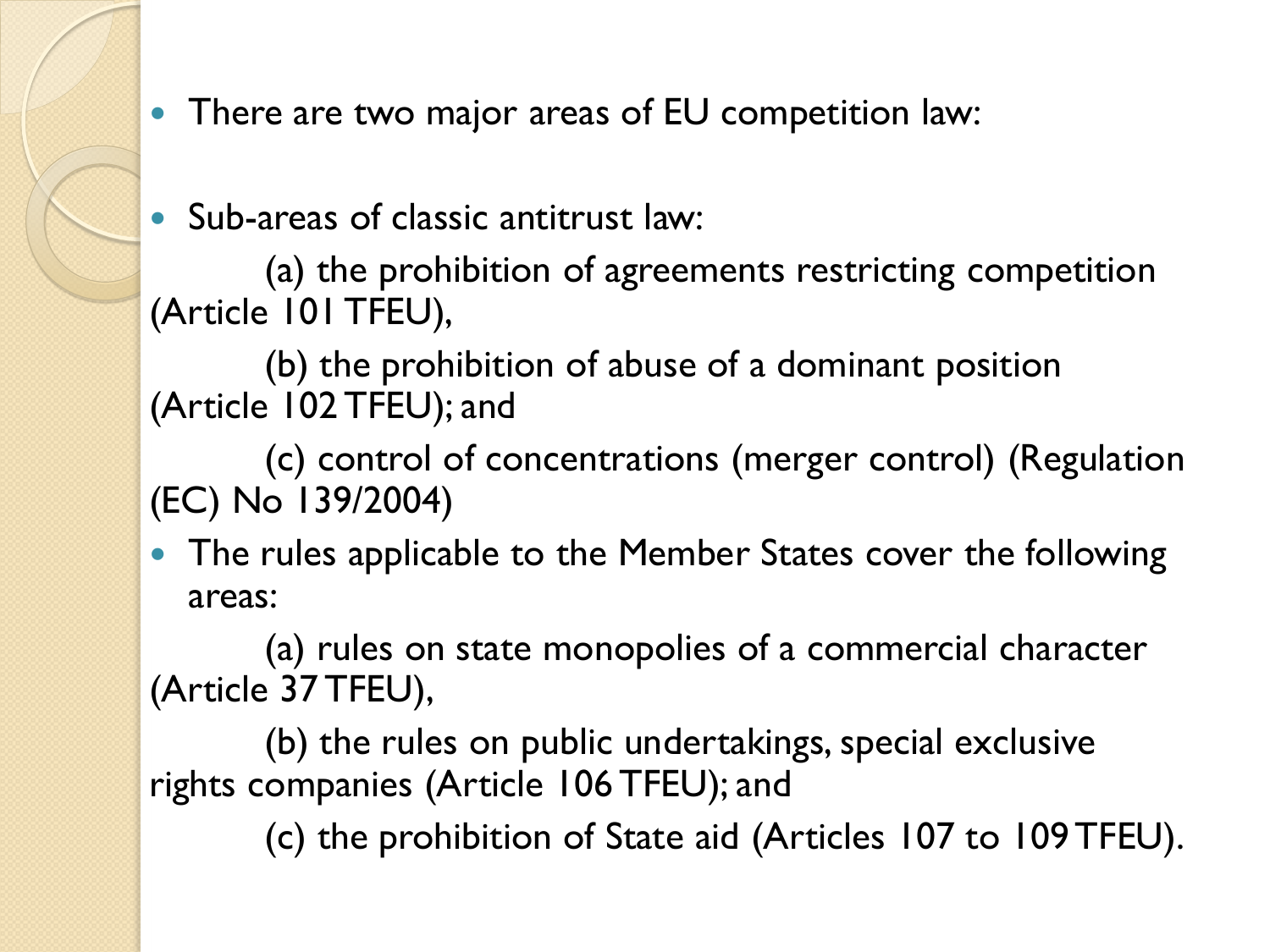## **4. Sustainable development**

- Article 3 (3) TEU: the EU is based on balanced economic growth, price stability and a highly competitive social market economy, aiming at full employment and social progress, together with a high level of protection and improvement of the quality of the environment.
- The Union shall also promote scientific and technical progress
- employment and social policy are merely complementary EU regulatory competences
- Emphasized in strategies (Lisbon Strategy, today: EU2020) the fight against poverty and social exclusion;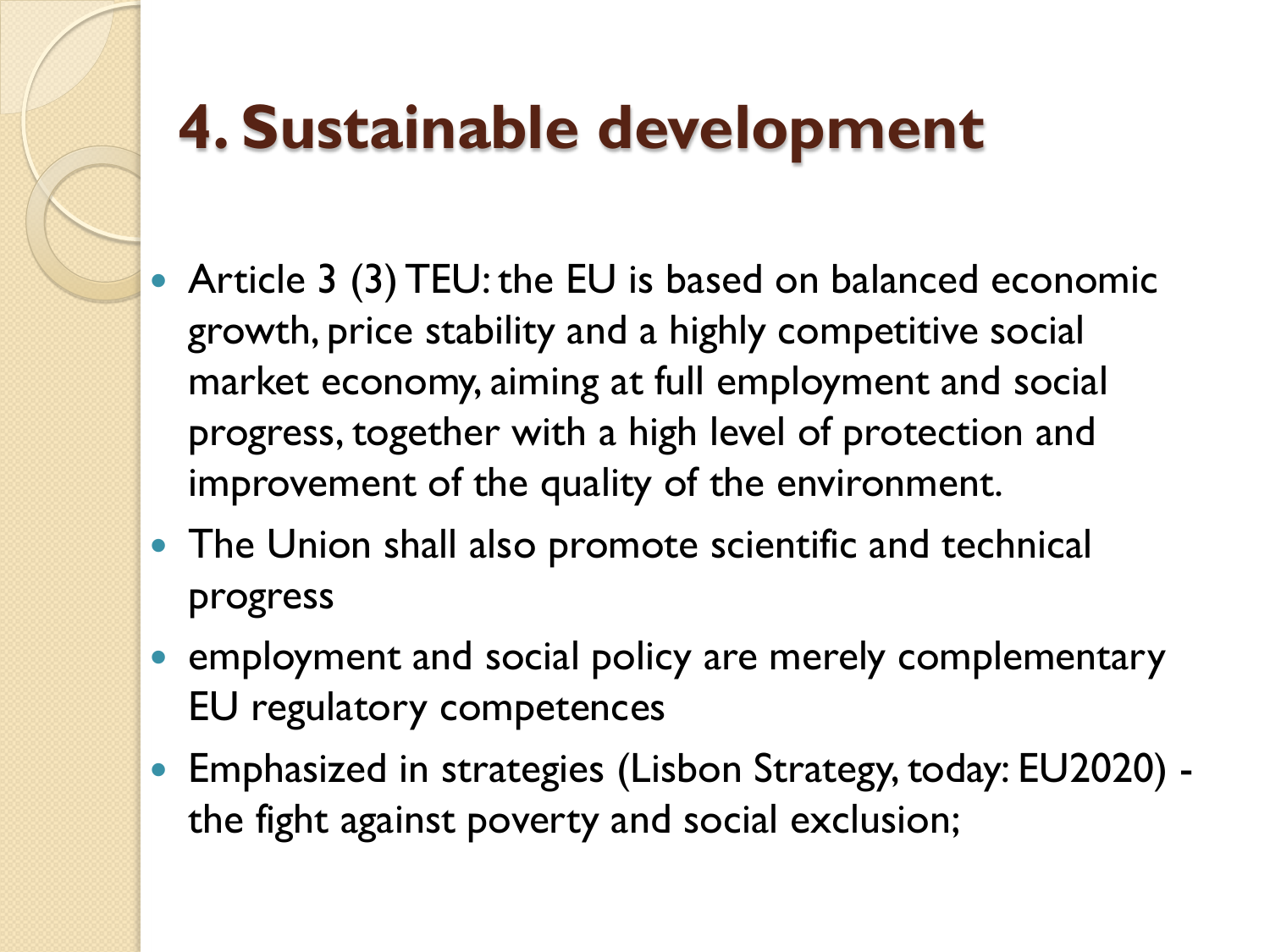

## **5. Cohesion**

- Article 3 (3) TEU: does the EU aim to promote economic, social and territorial cohesion and solidarity between Member States - *Convergence\*?*
- European Regional Development Fund (for innovation and research, digitalisation, support for small and medium-sized enterprises (SMEs)),
- European Social Fund (for improving employment and education opportunities in the European Union),
- Cohesion Fund (support for trans-European transport networks, infrastructure projects),
- European Union Solidarity Fund (provide assistance in the event of natural disasters, expressing European solidarity)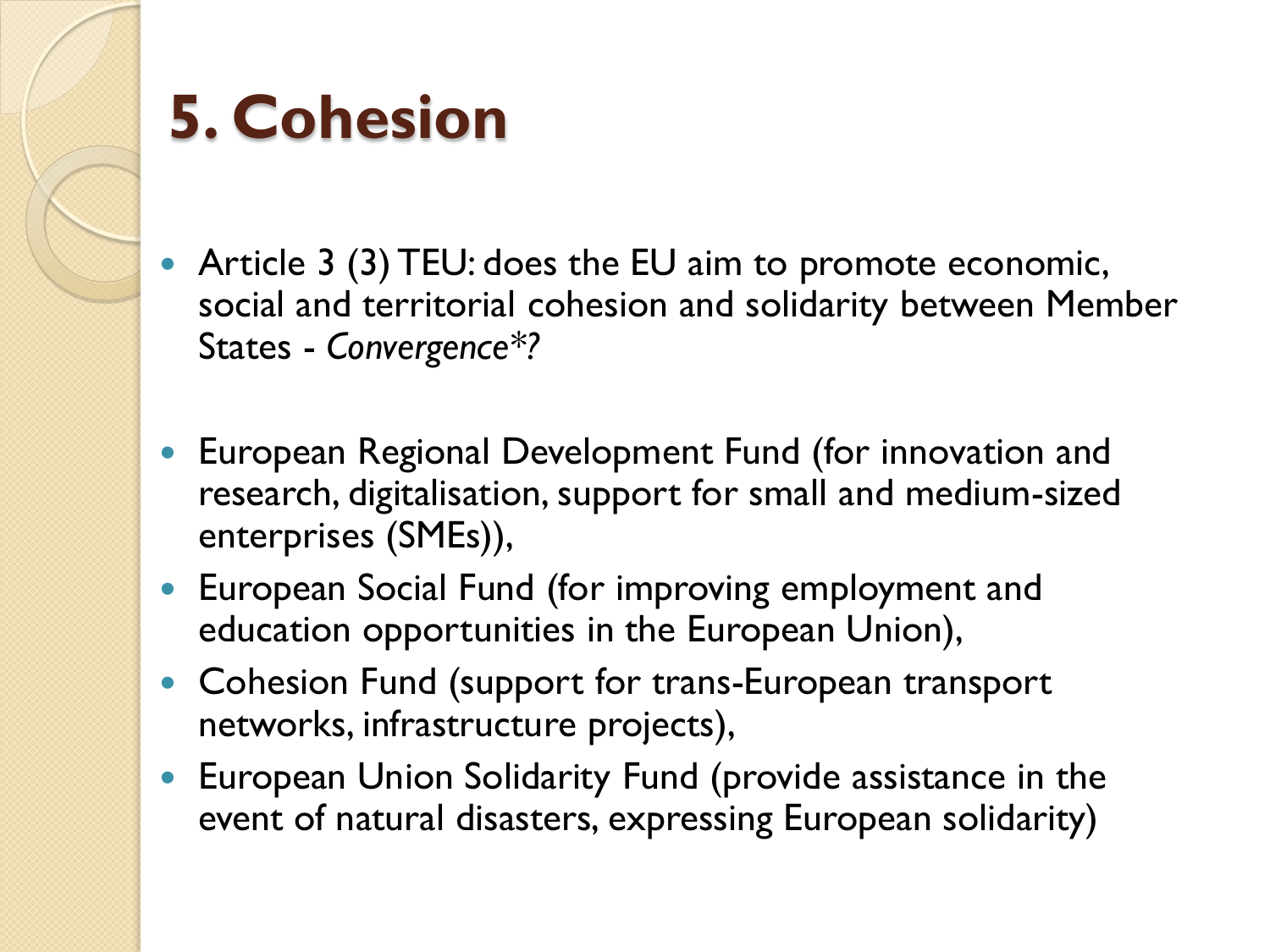# **6. Cultural and linguistic diversity**

- Art 3 para (3) TEU
- *What's the motto of the EU? \**
- European Capita of Culture Program; Erasmus+
- It also includes programs to promote linguistic diversity – *EU website\*?*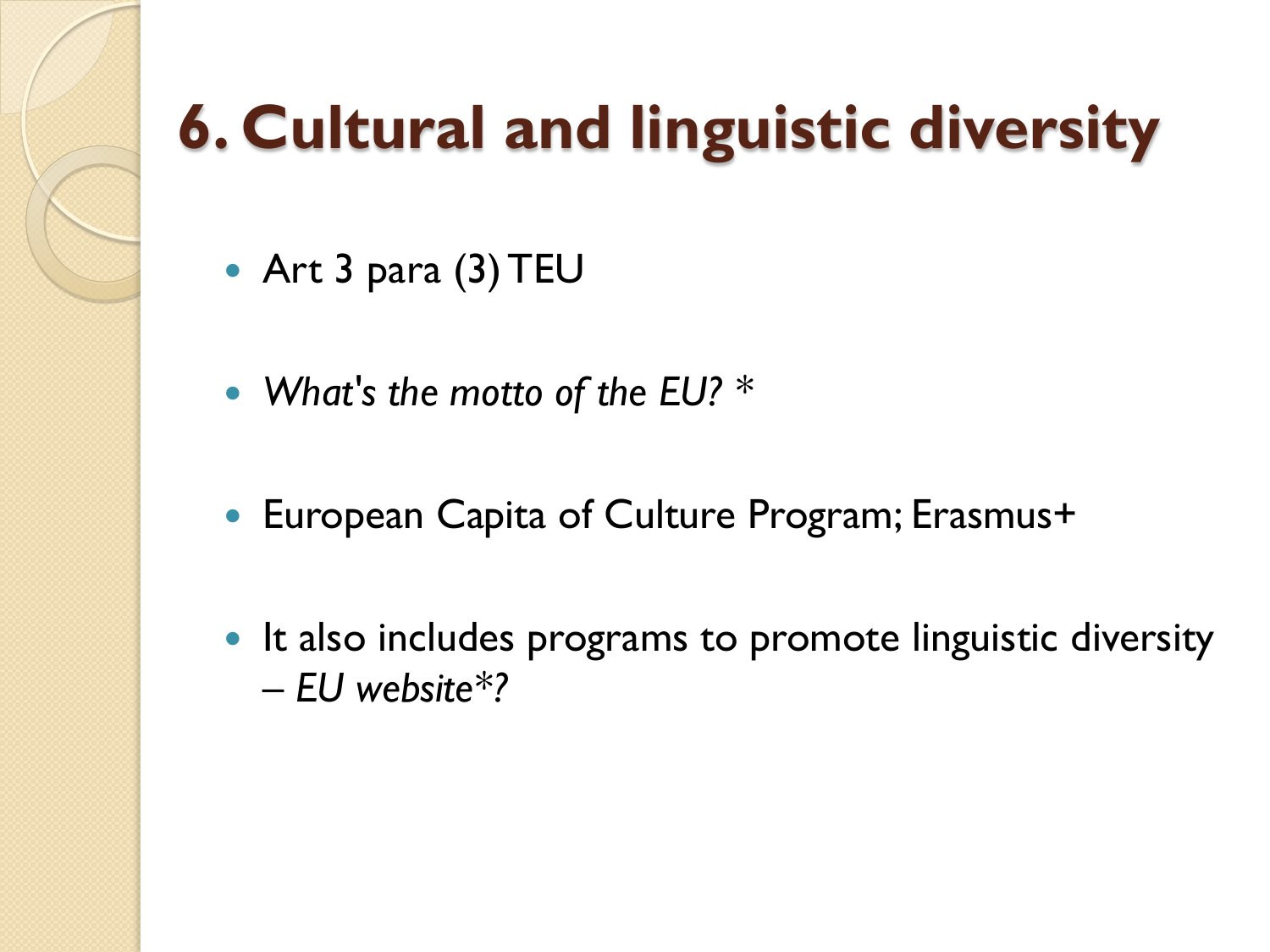

# **7. Monetary Union**

- Article 3 (4) TEU: The Union shall establish an economic and monetary union whose currency is the euro. exclusive and co-ordination powers ( $\epsilon$  zone)
- *Headquarters of the European Central Bank?\**
- After Maastricht: EMU use of the single currency and then the 2008 crisis (adoption of the Stability and Growth Pact coordination of fiscal policies, correction of excessive deficits and reduction of excessive government debt burden)
- Further reform ideas: independent budget council plan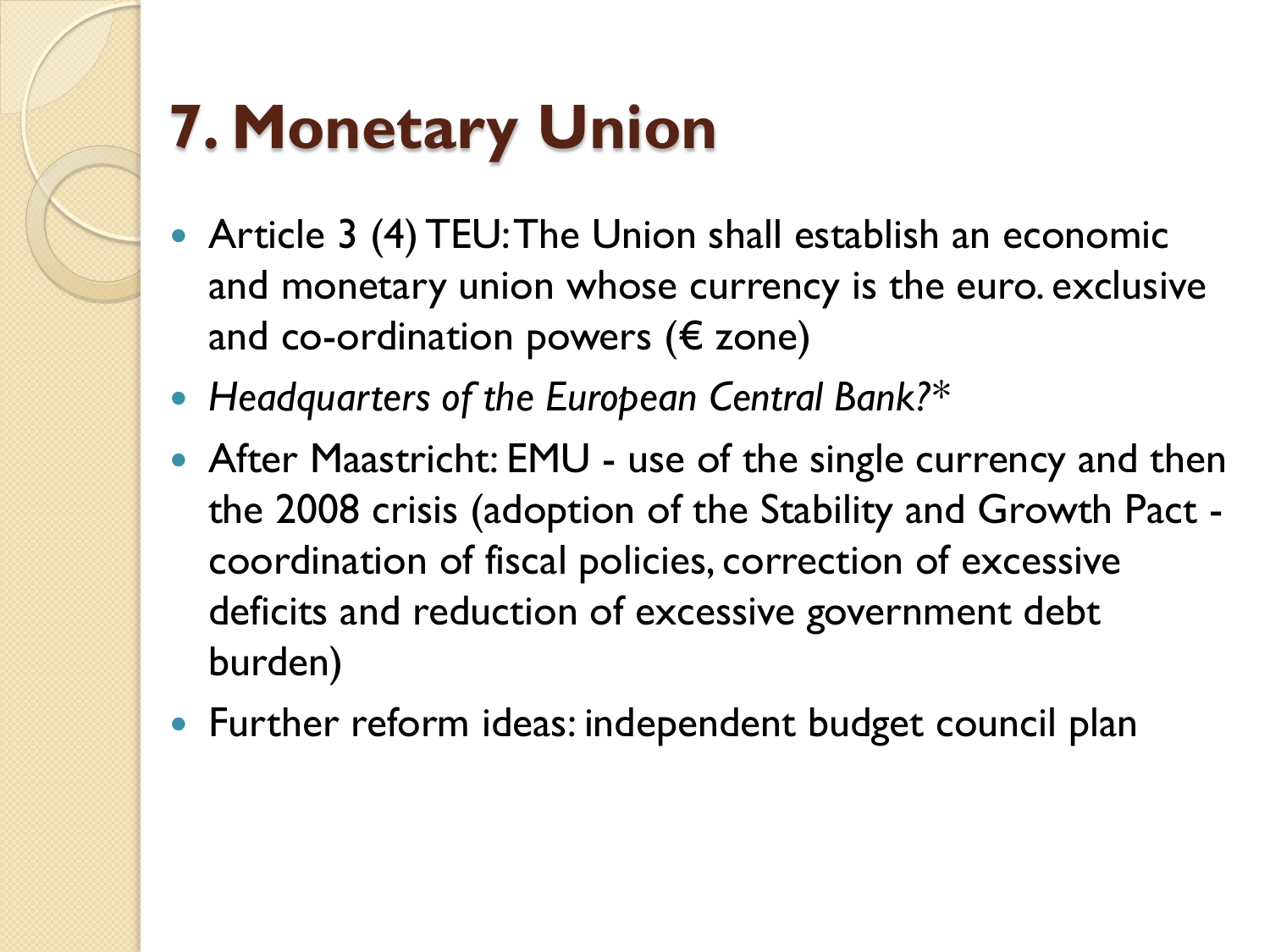

## **8. Foreign Affairs**

- The role of the European Council and the Council (intergovernmental characteristics) has to be emphasized
- The European Union is represented at international level by the High Representative of the Union for Foreign Affairs and Security Policy
- European External Action Service
- Created by the Treaty of Lisbon for the management of the Common Foreign and Security Policy and to ensure the consistency of the EU's external action:
- establishment of a common security and defense policy work program, chairing Council working parties on Common Security and Defense Policy,
- Cooperation with diplomatic services (composed of officials from the relevant departments of the Council and of the Commission and staff seconded from national diplomatic services)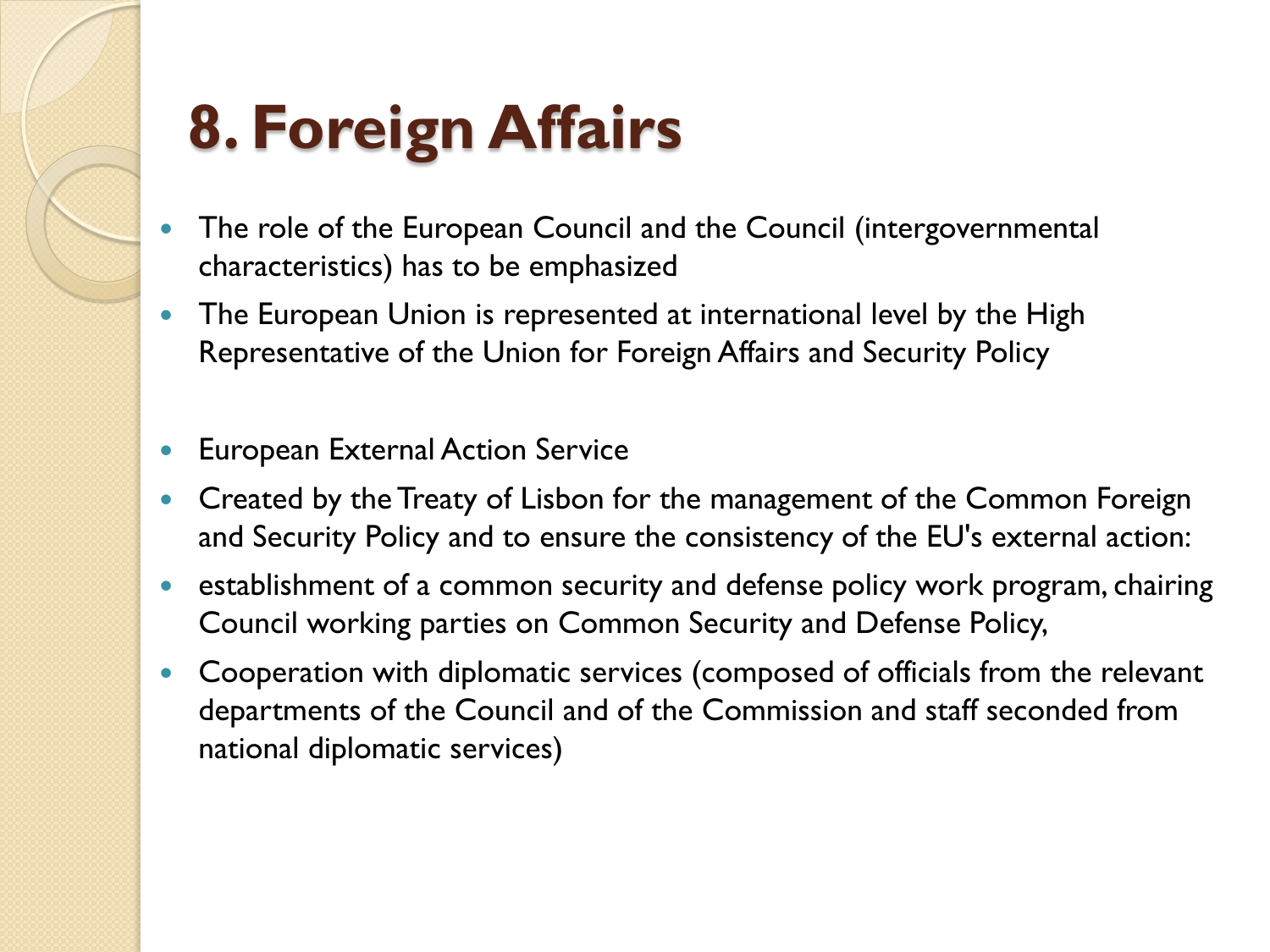

- Federica Mogherini
- Catherine Ashton
- Javier Solana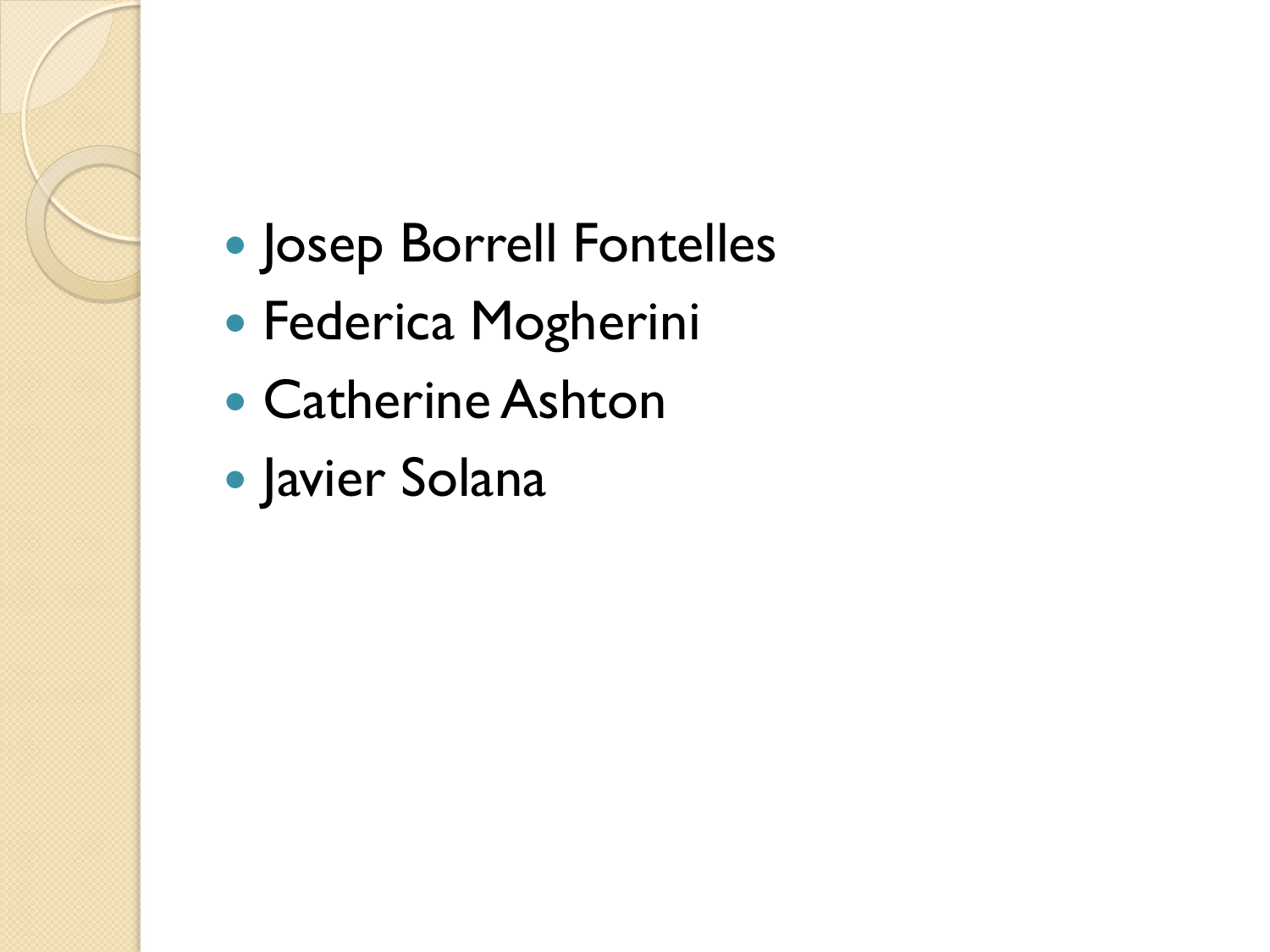# III. Membership

- Geographically part of Europe (relative)
- Value Commitment (see Article 2 TEU and the Copenhagen / Madrid criteria):
- a) respect for human dignity, freedom, democracy, equality and the rule of law;
- b) respect for human rights, including the rights of persons belonging to minorities;
- c) pluralist society and respect for nondiscrimination, tolerance, justice, solidarity and equality between women and men.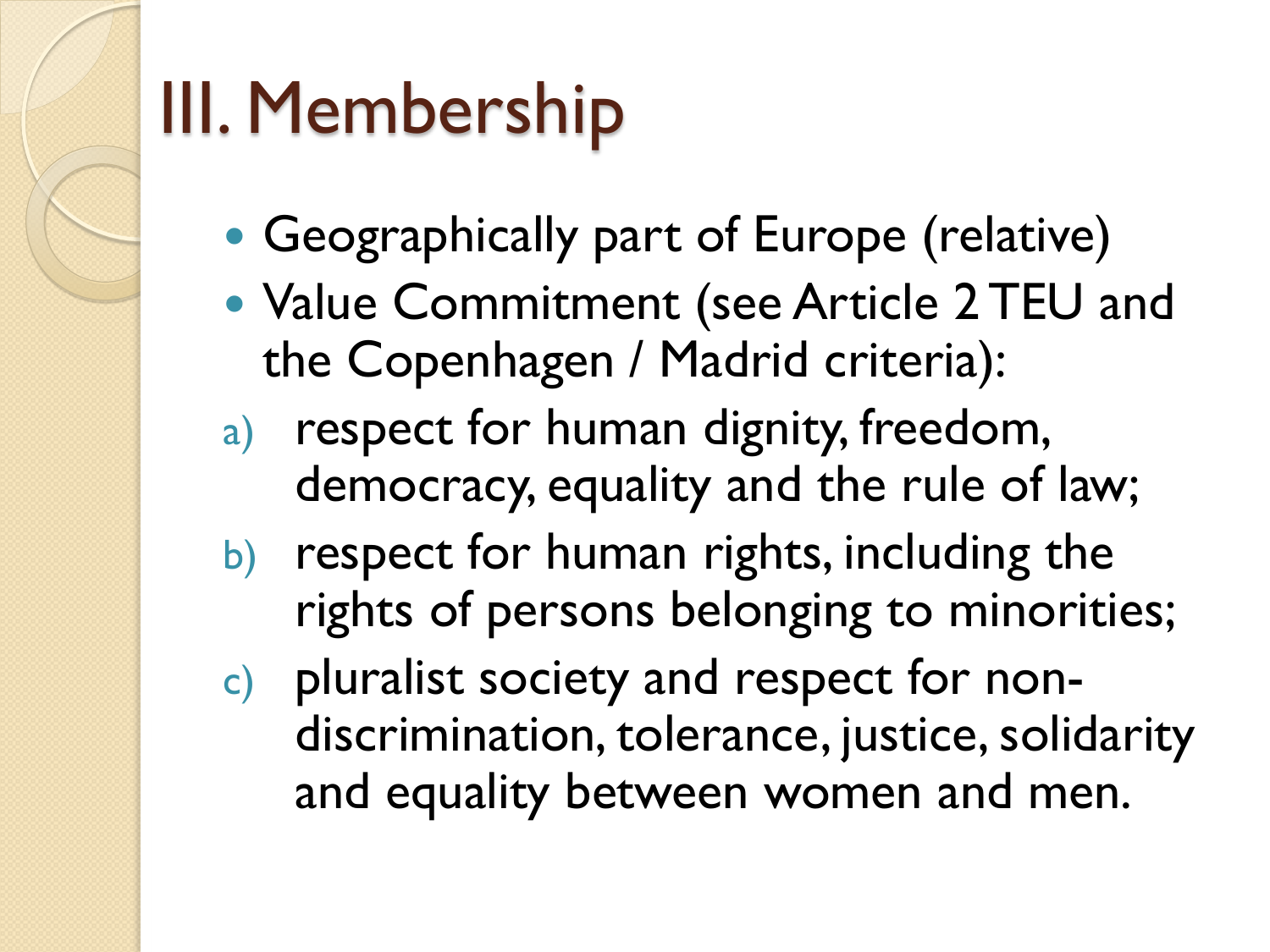• Copenhagen criteria:

(a) stable institutions guaranteeing democracy, the rule of law, human rights and the respect and protection of minority rights;

(b) a functioning market economy and the ability to cope with competitive pressure and market forces within the Union;

(c) ability to assume and effectively implement the obligations of membership, including the aims of political, economic and monetary union.

(d) the candidate country must be able to apply Union law and ensure effective transposition of Union law into national law through appropriate administrative and judicial structures.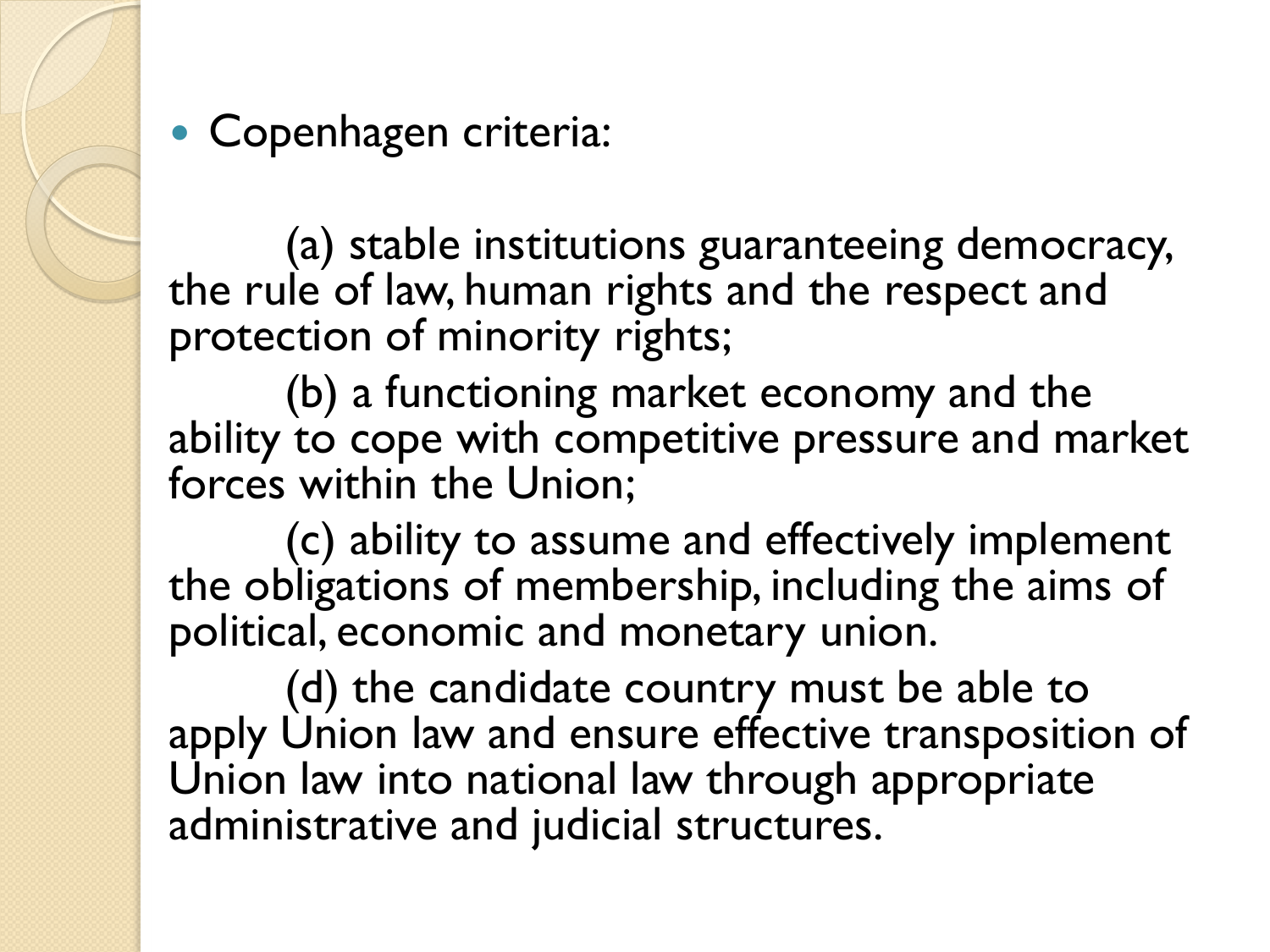# **How to join the EU?**

- Request to Council (Commission, EP, national Parliaments informed and continuous consultation)
- then candidate status by decision of the European Council,
- opening of accession negotiations (separated by policy area - so-called negotiation chapters)
- Priority monitoring role of the Commission and annual reports
- *acquis communautaires\* + derogations\* ?*
- Accession Treaty: EP agreement and unanimous approval by Council required (including ratification by Member States and amending treaty)